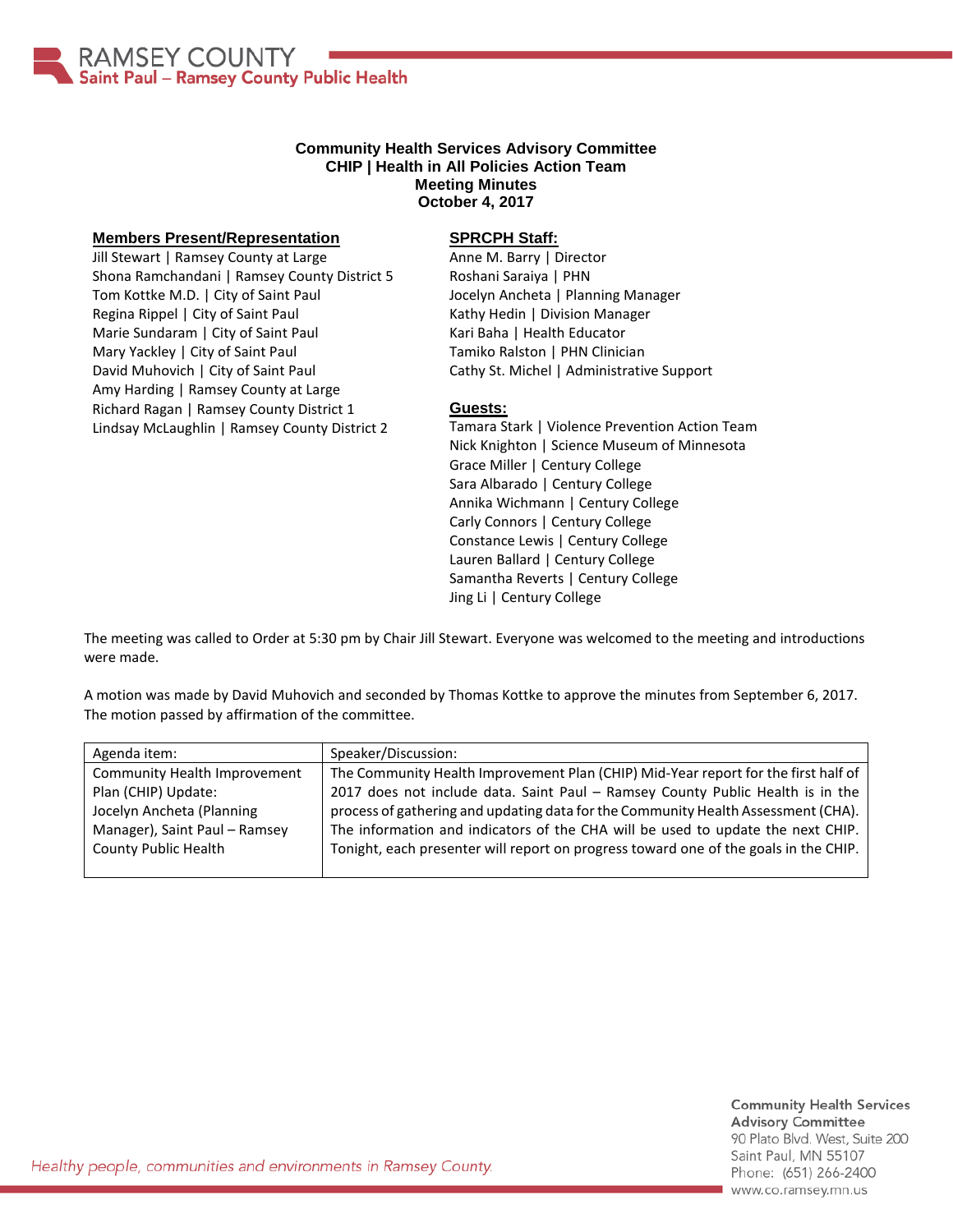

| Community Health Improvement<br>Plan (CHIP) Action Team Updates:                                                                                                        |                                                                                                                                                                                                                                                                                                                                                                                                                                                                                                                                                                                                                                                                                                                                                                                                                                                                                                                                                                                                                                                                                                                                                                                                                                                                                                                                                                                                                                                                                                                             |
|-------------------------------------------------------------------------------------------------------------------------------------------------------------------------|-----------------------------------------------------------------------------------------------------------------------------------------------------------------------------------------------------------------------------------------------------------------------------------------------------------------------------------------------------------------------------------------------------------------------------------------------------------------------------------------------------------------------------------------------------------------------------------------------------------------------------------------------------------------------------------------------------------------------------------------------------------------------------------------------------------------------------------------------------------------------------------------------------------------------------------------------------------------------------------------------------------------------------------------------------------------------------------------------------------------------------------------------------------------------------------------------------------------------------------------------------------------------------------------------------------------------------------------------------------------------------------------------------------------------------------------------------------------------------------------------------------------------------|
| Health Equity in All Policies<br>Anne M. Barry (Director), Kathy<br><b>Hedin (Healthy Communities</b><br>Division Manager), Saint Paul -<br>Ramsey County Public Health | This goal has very broad reach. Saint Paul - Ramsey County Public Health (SPRCPH)<br>partners with other organizations to achieve progress in areas where direct control<br>is limited. SPRCPH must consider the voice of the community in identifying areas<br>that impact health outcomes. We have a responsibility to look at Health in All<br>Policies (HiAP) in all areas - contracts, budgets, transportation, etc. We must think<br>broadly about issues that impact health and disparities that affect our population<br>when resolutions are presented to the board. Some of our work has been initiated<br>by the community requesting that SPRCPH provide support for projects such as<br>Reconnect Rondo, the Dale Street Bridge and a pedestrian plan. Moving forward,<br>this team may adjust the objectives to address the work that is taking place. The<br>variety of projects reminds us that social determinants of health (SDoH) are<br>important in many areas. Income, education and feeling safe are critical to health<br>and wellbeing. In a challenged community even a small positive change may have a<br>big impact.                                                                                                                                                                                                                                                                                                                                                                           |
|                                                                                                                                                                         | SPRCPH has posted an open position for a Health Equity Officer (HEO) within Public<br>Health who would be responsible for including HiAP throughout the county.<br>SPRCPH will be in the process of interviewing for the HEO position in the next<br>couple of weeks.                                                                                                                                                                                                                                                                                                                                                                                                                                                                                                                                                                                                                                                                                                                                                                                                                                                                                                                                                                                                                                                                                                                                                                                                                                                       |
| <b>Access to Health Care</b><br>Anne M. Barry (Director) & Jocelyn<br>Ancheta (Planning Manager), Saint<br>Paul - Ramsey County Public<br>Health                        | The results of the Emergency Department (ED) study given by Public Health<br>Presents in September was a big accomplishment. Over 900,000 emergency visits<br>were recorded during the period of five years (2010-2014). After classifying ED<br>visits using the algorithm (n=464,501), 77.2 percent of visits were found to be<br>potentially preventable if timely and effective ambulatory care had been received<br>during the episode of illness. This study concluded WHAT was happening. Saint<br>Paul - Ramsey County Public Health (SPRCPH) will be working on a second phase of<br>this study to understand WHY so many visits are to the ED instead of primary care<br>providers who could better address the client's issues. Hospitals and the health<br>community want to understand why clients choose not to use our primary care<br>system, which is fairly robust. About half of ED visits are for primary care-related<br>issues. The other half are for injuries, mental health and substance abuse issues.<br>We have three Level 1 Trauma Units in Saint Paul, but by population we should<br>only need one. EDs are full service, but the care would be better with primary care<br>providers, especially with mental health. Availability could be an issue. EDs are<br>24/7 and no appointment is needed. Phase 2 of the study will start by making no<br>assumptions. We will work with hospitals and the community to gather<br>information, and survey clients to understand why they use EDs. |
| <b>Mental Health</b><br>Roshani Saraiya (Public Health<br>Nurse), Saint Paul - Ramsey<br>County Public Health                                                           | On average people wait ten years to seek mental health treatment. This team has<br>been working toward broadening community outreach and focusing on community<br>engagement. We have partnered with Gene Nichols (African American Leadership<br>Forum), Deatrick LaPointe (Indian Health Board of Minneapolis), the City of St. Paul<br>and other community partners to increase collaboration and create more resources<br>for wellness. The team is being mindful of asking families who may not be engaged<br>with these organizations to provide input. The team hosted a World Café and an                                                                                                                                                                                                                                                                                                                                                                                                                                                                                                                                                                                                                                                                                                                                                                                                                                                                                                                           |

Community Health Services<br>Advisory Committee 90 Plato Blvd. West, Suite 200 Saint Paul, MN 55107 Phone: (651) 266-2400 www.co.ramsey.mn.us

Healthy people, communities and environments in Ramsey County.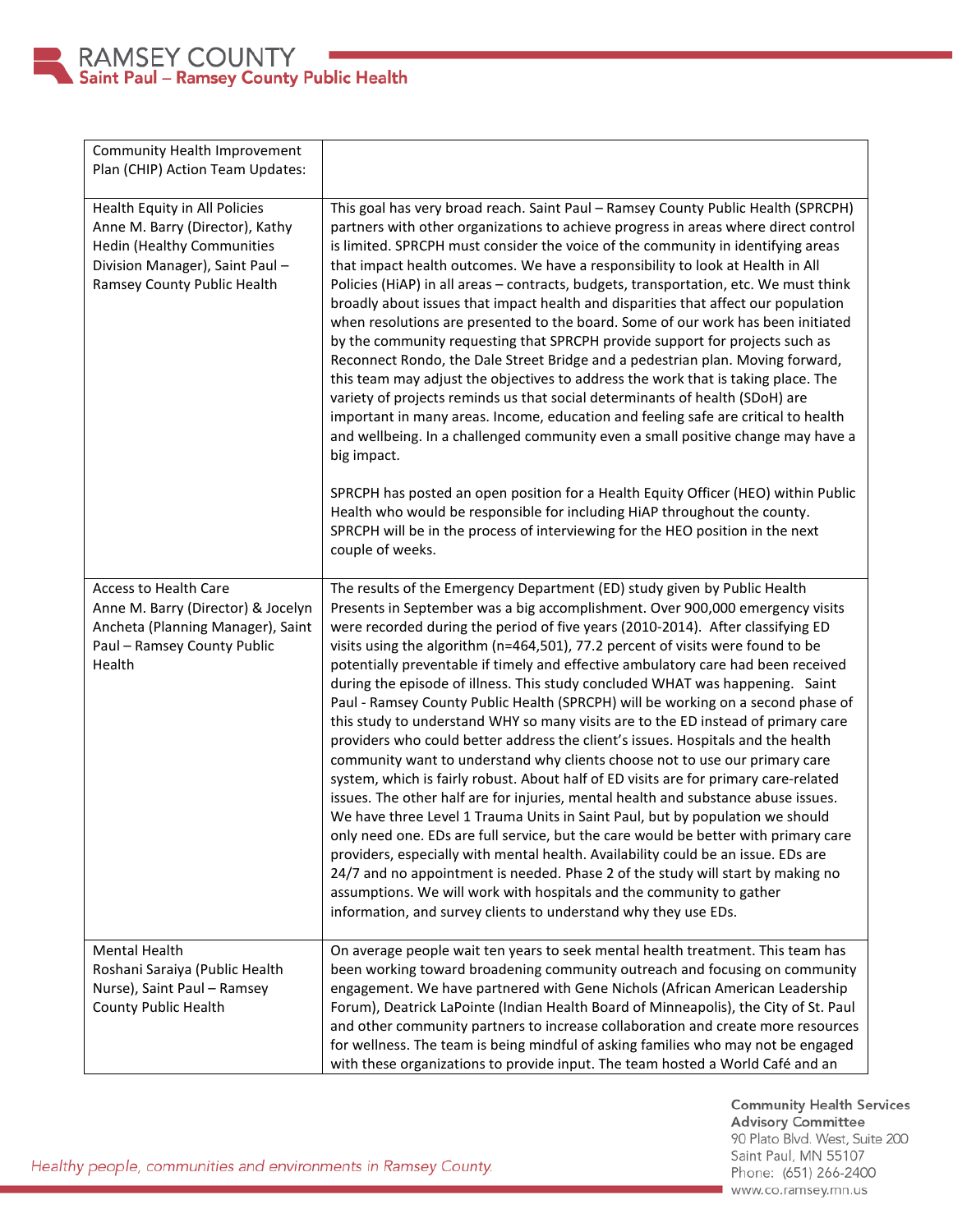

|                                                                                                                                                                                                         | Envisioning Victory event, and is trying to narrow in on smart objectives that will<br>achieve successful outcomes. University of Minnesota students are working on a<br>Quality Improvement project with the community coalition, and working on a<br>website to share resources among partners. Next steps are to choose a logic model<br>that will help the team become more community based and data-oriented.                                                                                                                                                                                                                                                                                                                                                                                                                                                                                                                                                                                                                                                                                                                                                                                                                                                                                                                                                                                                                                                                                                                                                                                                                                                                                                                                                                                                                                                                                                                                                                                                                                                                                                                                                                                                                                                                                                                                                                                                                                                                                                                                                                                                                                                                                               |
|---------------------------------------------------------------------------------------------------------------------------------------------------------------------------------------------------------|------------------------------------------------------------------------------------------------------------------------------------------------------------------------------------------------------------------------------------------------------------------------------------------------------------------------------------------------------------------------------------------------------------------------------------------------------------------------------------------------------------------------------------------------------------------------------------------------------------------------------------------------------------------------------------------------------------------------------------------------------------------------------------------------------------------------------------------------------------------------------------------------------------------------------------------------------------------------------------------------------------------------------------------------------------------------------------------------------------------------------------------------------------------------------------------------------------------------------------------------------------------------------------------------------------------------------------------------------------------------------------------------------------------------------------------------------------------------------------------------------------------------------------------------------------------------------------------------------------------------------------------------------------------------------------------------------------------------------------------------------------------------------------------------------------------------------------------------------------------------------------------------------------------------------------------------------------------------------------------------------------------------------------------------------------------------------------------------------------------------------------------------------------------------------------------------------------------------------------------------------------------------------------------------------------------------------------------------------------------------------------------------------------------------------------------------------------------------------------------------------------------------------------------------------------------------------------------------------------------------------------------------------------------------------------------------------------------|
| <b>Violence Prevention</b><br>Tamara Stark (Co-Chair), Violence<br>Prevention Action Team & Kathy<br><b>Hedin (Healthy Communities</b><br>Division Manager), Saint Paul-<br>Ramsey County Public Health | Goal 5 is responding to high reported assault rates for both youth and young<br>adults. The Violence Prevention Action Team (VPAT) consists entirely of adults, and<br>the youth and young adults who are most affected are underrepresented. There is<br>a need to reach those who want to stop using violence, and also have a safe place<br>for people who experience violence. Recommended interventions may be set up to<br>fail if the people most affected are underrepresented in the planning. The VPAT is<br>responding to what they see, but it is a small snapshot of those who are affected.<br>Interventions that would have the most impact are ones that are planned and<br>organized by the youth and young adults affected by violence. The team is<br>currently working with community health training consultants from the University<br>of Minnesota to explore a geomapping app that will identify where young people<br>are going when in danger. Recognizing that relationships are key for people who<br>have barriers and are underrepresented, the app will tag locations where those<br>spaces are identified and the team can get help to the locations that are tagged.<br>We will maximize our role as connectors. Conversation ensued about the incidence<br>of gun violence and the high percentage of suicide by gunshot among boys and<br>young men. One approach to focus on gun violence is to strengthen young people's<br>ties to their community. When people are involved in suicide/mental health<br>support it makes a difference. The more we can place value on mental health<br>support and form ties to the community the more it will help. We want to form a<br>safe place without judgment for victims. The geomapping phase of the project may<br>help with this. Faith communities may be an asset, but some may not even have<br>websites. We do not want to miss these areas that have fewer resources. Students<br>can be recruited to come into the community and assist with the geomapping<br>work. We want to use this opportunity to make connections and form an advisory<br>role for young people. Conversation ensued regarding having an attitude of<br>kindness, thankfulness, and expressing gratitude as a way to improve mental health<br>and raise overall mood. It will not make up for dire personal circumstances, but it<br>can break the habit of being 'down.' Life can get better with a few small changes.<br>Attitude and meditation can help people gain a different view of the world. Holistic<br>wellness resources such as a healer's network may play a role in helping people<br>avoid substance abuse and self-medicating. |
| Healthy Eating, Active Living,                                                                                                                                                                          | There is some information about Goal #2 in the CHIP Mid-Year Report. More                                                                                                                                                                                                                                                                                                                                                                                                                                                                                                                                                                                                                                                                                                                                                                                                                                                                                                                                                                                                                                                                                                                                                                                                                                                                                                                                                                                                                                                                                                                                                                                                                                                                                                                                                                                                                                                                                                                                                                                                                                                                                                                                                                                                                                                                                                                                                                                                                                                                                                                                                                                                                                        |
| <b>Tobacco-Free Living</b>                                                                                                                                                                              | information about this goal will be presented by Carissa Glatt (Statewide Health                                                                                                                                                                                                                                                                                                                                                                                                                                                                                                                                                                                                                                                                                                                                                                                                                                                                                                                                                                                                                                                                                                                                                                                                                                                                                                                                                                                                                                                                                                                                                                                                                                                                                                                                                                                                                                                                                                                                                                                                                                                                                                                                                                                                                                                                                                                                                                                                                                                                                                                                                                                                                                 |
| Statewide Health Improvement                                                                                                                                                                            | Improvement Partnership (SHIP) Coordinator), Saint Paul - Ramsey County Public                                                                                                                                                                                                                                                                                                                                                                                                                                                                                                                                                                                                                                                                                                                                                                                                                                                                                                                                                                                                                                                                                                                                                                                                                                                                                                                                                                                                                                                                                                                                                                                                                                                                                                                                                                                                                                                                                                                                                                                                                                                                                                                                                                                                                                                                                                                                                                                                                                                                                                                                                                                                                                   |
| Partnership (SHIP) Team                                                                                                                                                                                 | Health, at the November SHIP meeting.                                                                                                                                                                                                                                                                                                                                                                                                                                                                                                                                                                                                                                                                                                                                                                                                                                                                                                                                                                                                                                                                                                                                                                                                                                                                                                                                                                                                                                                                                                                                                                                                                                                                                                                                                                                                                                                                                                                                                                                                                                                                                                                                                                                                                                                                                                                                                                                                                                                                                                                                                                                                                                                                            |
| <b>Community Health Assessment</b>                                                                                                                                                                      | The updated Community Health Assessment (CHA) will be ready for publication by                                                                                                                                                                                                                                                                                                                                                                                                                                                                                                                                                                                                                                                                                                                                                                                                                                                                                                                                                                                                                                                                                                                                                                                                                                                                                                                                                                                                                                                                                                                                                                                                                                                                                                                                                                                                                                                                                                                                                                                                                                                                                                                                                                                                                                                                                                                                                                                                                                                                                                                                                                                                                                   |
| Update                                                                                                                                                                                                  | early 2018. This committee recommended changes to include both quantitative                                                                                                                                                                                                                                                                                                                                                                                                                                                                                                                                                                                                                                                                                                                                                                                                                                                                                                                                                                                                                                                                                                                                                                                                                                                                                                                                                                                                                                                                                                                                                                                                                                                                                                                                                                                                                                                                                                                                                                                                                                                                                                                                                                                                                                                                                                                                                                                                                                                                                                                                                                                                                                      |
| Anne M. Barry (Director), Saint                                                                                                                                                                         | data and qualitative data in the CHA. Qualitative data will describe how the CHA                                                                                                                                                                                                                                                                                                                                                                                                                                                                                                                                                                                                                                                                                                                                                                                                                                                                                                                                                                                                                                                                                                                                                                                                                                                                                                                                                                                                                                                                                                                                                                                                                                                                                                                                                                                                                                                                                                                                                                                                                                                                                                                                                                                                                                                                                                                                                                                                                                                                                                                                                                                                                                 |
| Paul - Ramsey County Public                                                                                                                                                                             | looks across different populations, how we are addressing these indicators, and                                                                                                                                                                                                                                                                                                                                                                                                                                                                                                                                                                                                                                                                                                                                                                                                                                                                                                                                                                                                                                                                                                                                                                                                                                                                                                                                                                                                                                                                                                                                                                                                                                                                                                                                                                                                                                                                                                                                                                                                                                                                                                                                                                                                                                                                                                                                                                                                                                                                                                                                                                                                                                  |
| Health                                                                                                                                                                                                  | what other work we should be doing. Some indicators are very traditional areas,                                                                                                                                                                                                                                                                                                                                                                                                                                                                                                                                                                                                                                                                                                                                                                                                                                                                                                                                                                                                                                                                                                                                                                                                                                                                                                                                                                                                                                                                                                                                                                                                                                                                                                                                                                                                                                                                                                                                                                                                                                                                                                                                                                                                                                                                                                                                                                                                                                                                                                                                                                                                                                  |

Healthy people, communities and environments in Ramsey County.